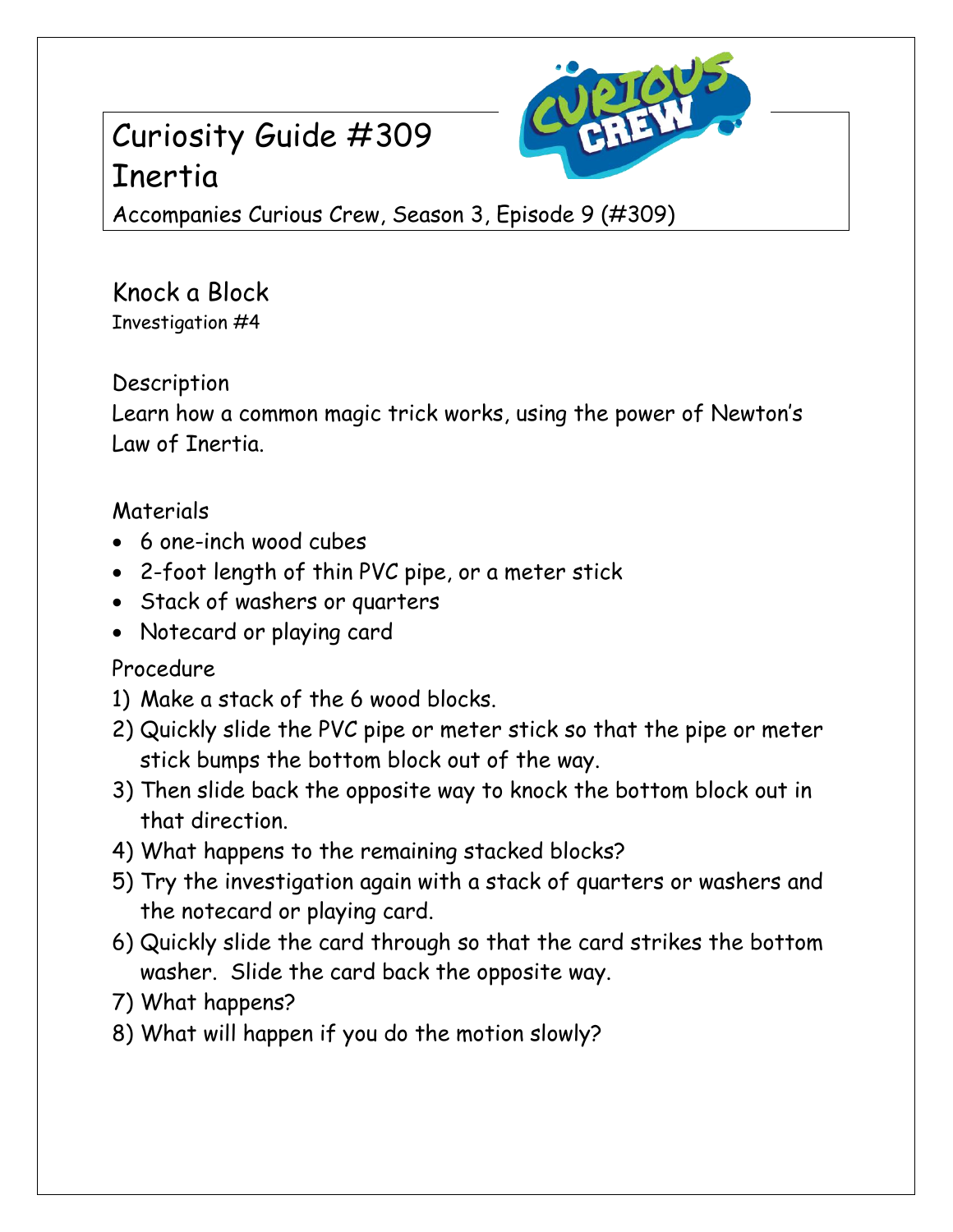#### My Results

#### Explanation

This is a good example of Newton's First Law of Motion, the Law of Inertia. Newton's First Law of Motion says that an object that is still or at rest will stay at rest. An object in motion will keep moving unless another force acts on it.

At the beginning of the investigation, the stack of blocks or washers are at rest. Gravity is pulling down on each object. An opposite force, called the *normal force*, is pushing up. Nothing is moving. When you quickly strike the bottom object out of the way, the force of gravity is still acting on the blocks and washers so they stay stacked up, but fall straight down.

If you try the experiment too slowly, the tower will fall because the sideways friction between the objects becomes too great. You will see that the horizontal movement increases as the stack gets shorter because there is less overall mass and less inertia. The more mass an object has, the more resistant the object is to changing motion.